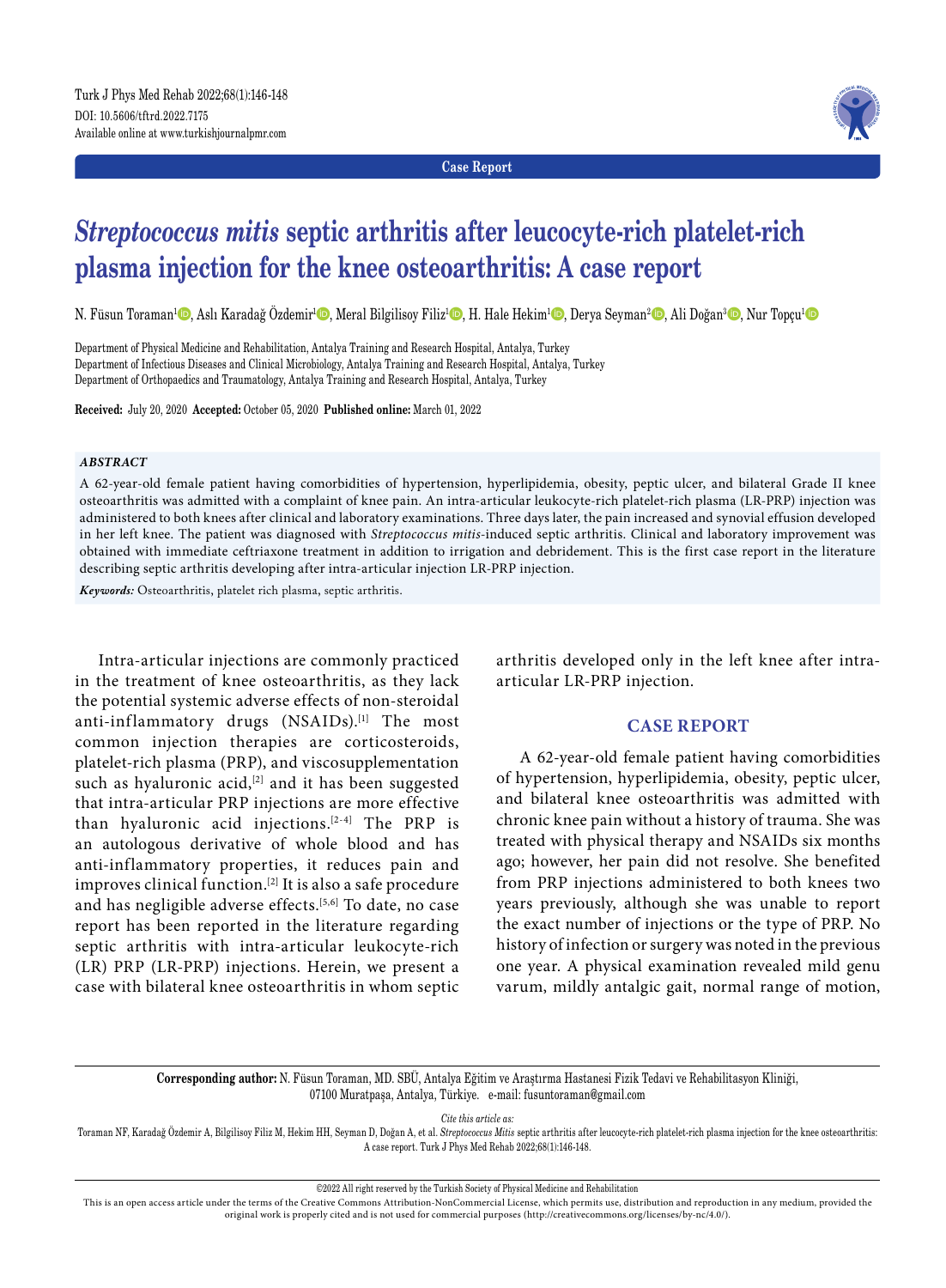and palpable crepitus during passive motion. There was no warmth or soft-tissue swelling, although there was tenderness over the joint line. Grade II osteoarthritis was detected according to the Kellgren-Lawrence criteria in radiological examinations of both knees. She had no fever, and vital functions such as blood pressure, pulse, and respiratory rate were normal on admission. Her physical examination including range of motion, motor and sensory evaluation was normal in all extremities. Laboratory evaluations were normal (erythrocyte sedimentation rate [ESR] 10 mm/h, C-reactive protein [CRP] 3 mg/L, white blood cell count [WBC]  $6.5 \times 10^3$  with a differential of 53.1% neutrophils, 33.2% lymphocytes, 8% monocytes). An intra-articular LR-PRP injection was performed using a 21-G needle for both knees with the superolateral approach, with the patient lying in the supine position with her knees in full extension. Povidone iodine (10%) was used three times for skin preparation, and the skin was allowed to dry before injection. The physiatrist washed her hands and wore sterile gloves during the procedure. The injection site was covered with a sterile bandage after the procedure. To prepare the PRP, a 20 mL venous blood sample was drawn into two 10-mL vacutainer tubes containing either 1 mL of 0.106 M sodium citrate for preparing PRP. The blood sample was, then, centrifuged for 8 min at 1500 g resulting in the three following layers: the inferior layer was composed of erythrocytes, the intermediate layer was buffy coat, and the superior layer was made up of plasma. A long needle was attached to a 5 mL Luer-LokTM syringe (Becton Dickinson, New Jersey, USA) and 4 mL PRP was collected by sticking the long needle into the PRP tube above the erythrocyte layer. The PRP was carried to the re-suspension tube and gently shaken for 30 sec to suspend the platelets. The buffy coat layer, consisting of platelets, was then gently aspirated into a syringe in a volume of 2 mL for each knee. The patient was advised to avoid strenuous or prolonged weight-bearing activities for two days after treatment.

Three days later, the patient presented to the clinic with increased pain. Physical examination revealed warmth, moderate effusion, and a limitation of range of motion in the left knee joint. Laboratory evaluations showed an elevated ESR of 56 mm/h, CRP of 218 mg/L, and an elevated WBC count of  $13.3\times10^3$  with. a differential of 70.4% neutrophils, 17.8% lymphocytes, and 10.5% monocytes. Due to a concern for infection, arthrocentesis was performed under a sterile technique. Analysis of the synovial fluid demonstrated 45 to 50 WBC/mm3 , with a negative Gram stain and also cultures of the synovial fluid were negative. The patient was given symptomatic treatment (i.e., NSAIDs, cold application, rest) and was followed for three days. Arthrocentesis was repeated in the patient whose symptoms persisted. The synovial analysis showed 8,000 WBC/mm3 and *Streptococcus mitis (S. mitis)* production in the culture. The patient was suspected as having septic arthritis and was referred to the orthopedics clinic. Intraoperatively, an inflamed synovium was noted. Surgical irrigation with the use of sterile normal saline and debridement with synovectomy was performed, followed by a four-week course of intravenous ceftriaxone. The patient had significant improvement in pain and function, her inflammatory markers returned to normal, and there were no signs of infection. She was discharged on Day 19 of hospitalization with oral amoxicillin and clavulanic acid for an additional 15 days. The patient was followed for six months on a monthly basis, and no signs of infection were observed. At one-year postoperative follow-up, the patient had persistent knee pain with radiographic evidence of osteoarthritis. A written informed consent was obtained from the patient.

## **DISCUSSION**

This case demonstrates that septic arthritis should be considered after intra-articular PRP injection. Within one week after the injection, limited effusion developed in the left knee, there was no fever, and the synovial fluid culture was negative. However, *S. mitis* was isolated from a culture obtained during the second arthrocentesis. The PRP has been shown to promote cell recruitment, proliferation, and angiogenesis resulting in a reduction in the critical regulators of the inflammatory process and a decrease in the expression of inflammatory enzymes.[2,5,7] The researchers conclude that the use of PRP injections in degenerative knee osteoarthritis is efficacious based on quality of life measures and visual analog scale pain scores, with negligible adverse events.<sup>[4,7,8]</sup> Although the most adverse events reported are pain, stiffness, syncope, dizziness, headache, nausea, gastritis, sweating, and tachycardia, there are no severe complications such as septic arthritis reported in the literature, and all events self-resolved in days.<sup>[4,6]</sup> Moreover, it is suggested that there are more adverse effects with PRP, when the solution is prepared with the doublecentrifugation technique, compared to the single method.[7] The *S. mitis* is anaerobic, Gram-positive coccus, and one of the alpha-hemolytic species of streptococcus. Although it is thought to have low